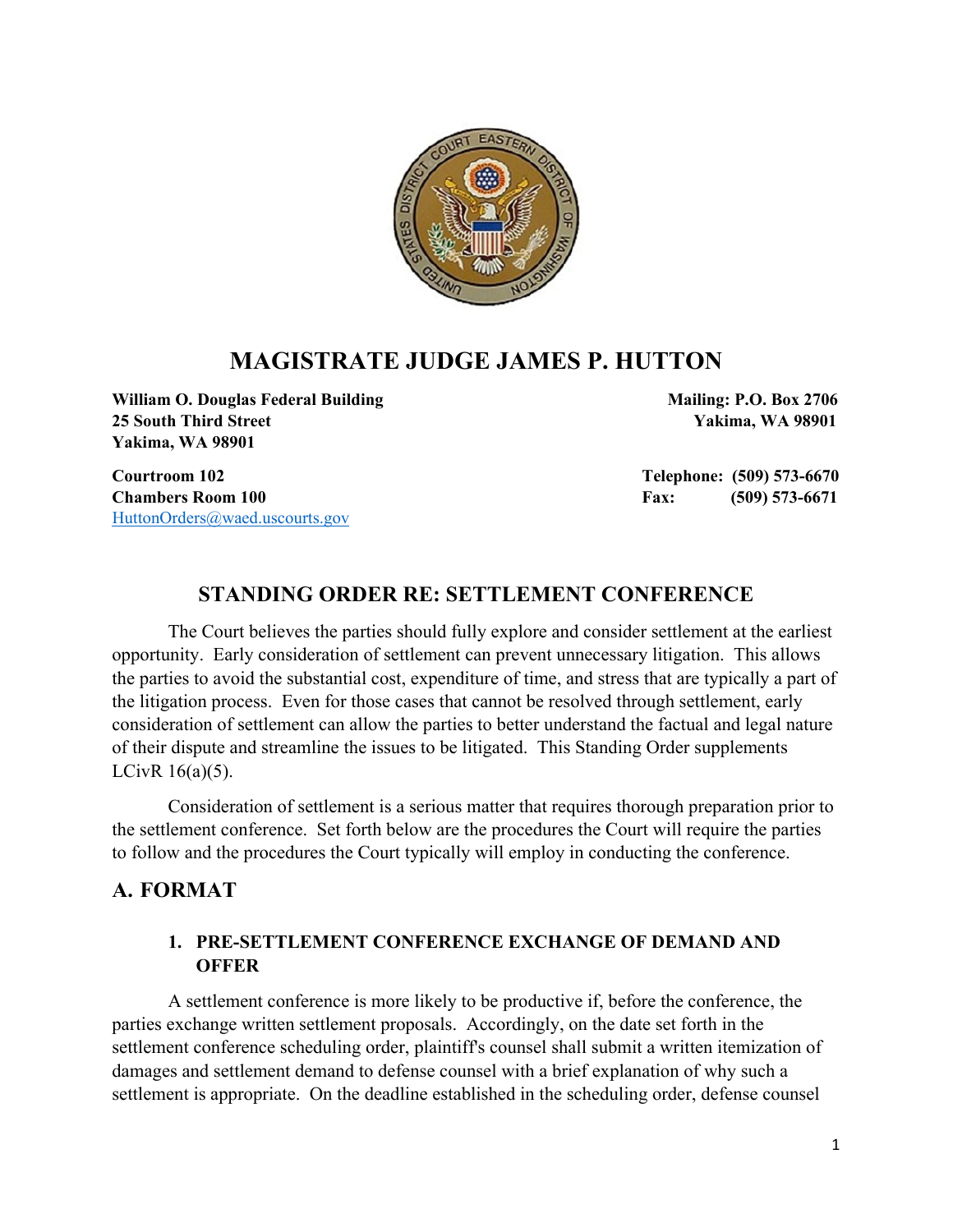shall submit a written response to plaintiff's counsel stating the defense settlement position and counteroffer. Sometimes this process will lead directly to a settlement. If settlement is not achieved, plaintiff's counsel shall attach copies of the parties' written demands to plaintiff's *in camera letter.*

### **2. SUBMISSION OF SETTLEMENT LETTER**

In preparation for the settlement conference, each party shall submit an *in camera* letter, labeled confidential, by the date set forth in the settlement conference scheduling order. Do not file copies of these letters on the court docket and do not serve these letters on the opposing party. The *in camera* letters shall not exceed ten (10) pages in length and shall set forth the following:

- Name and title of the client who will be present throughout the conference and will be authorized to enter into a settlement agreement, and the names and titles of any other persons who will attend the conference. If counsel becomes aware at any time that the settlement conference participants will differ from those listed in the *in camera* letter, counsel shall inform the Court in writing at HuttonOrders@waed.uscourts.gov;
- A brief analysis of key issues involved in the litigation;
- A description of the strongest and weakest points in the party's case, both legal and factual (the parties are invited to include as attachments key exhibits, expert reports, or deposition transcripts);
- A description of the strongest and weakest points in the opponent's case, both legal and factual;
- Itemization of damages, fees, and costs;
- Status of any settlement negotiations, including the last settlement proposal made by the party and opposing parties; and
- A settlement proposal the party believes to be fair.

Failure to submit an *in camera* letter may result in cancellation or rescheduling of the settlement conference. All communications made in connection with the settlement conference are confidential and will not be disclosed. Fed. R. Evid. 408(a). Any documents requested and submitted for the settlement conference will be maintained in chambers and will be destroyed after the conference. Neither the settlement conference statements nor any communication occurring during the settlement conference can be used by any party with regard to any aspect of the litigation or trial of this case. *In camera* copies shall be emailed to [HuttonOrders@waed.uscourts.gov.](mailto:HuttonOrders@waed.uscourts.gov)

Judge Hutton may contact the parties ex parte in advance of the settlement conference if there are questions or concerns.

#### **3. ATTENDANCE OF PARTIES REQUIRED**

**Parties with full and complete settlement authority are required to personally attend the conference.** An insured party shall appear by a representative of the insurer who is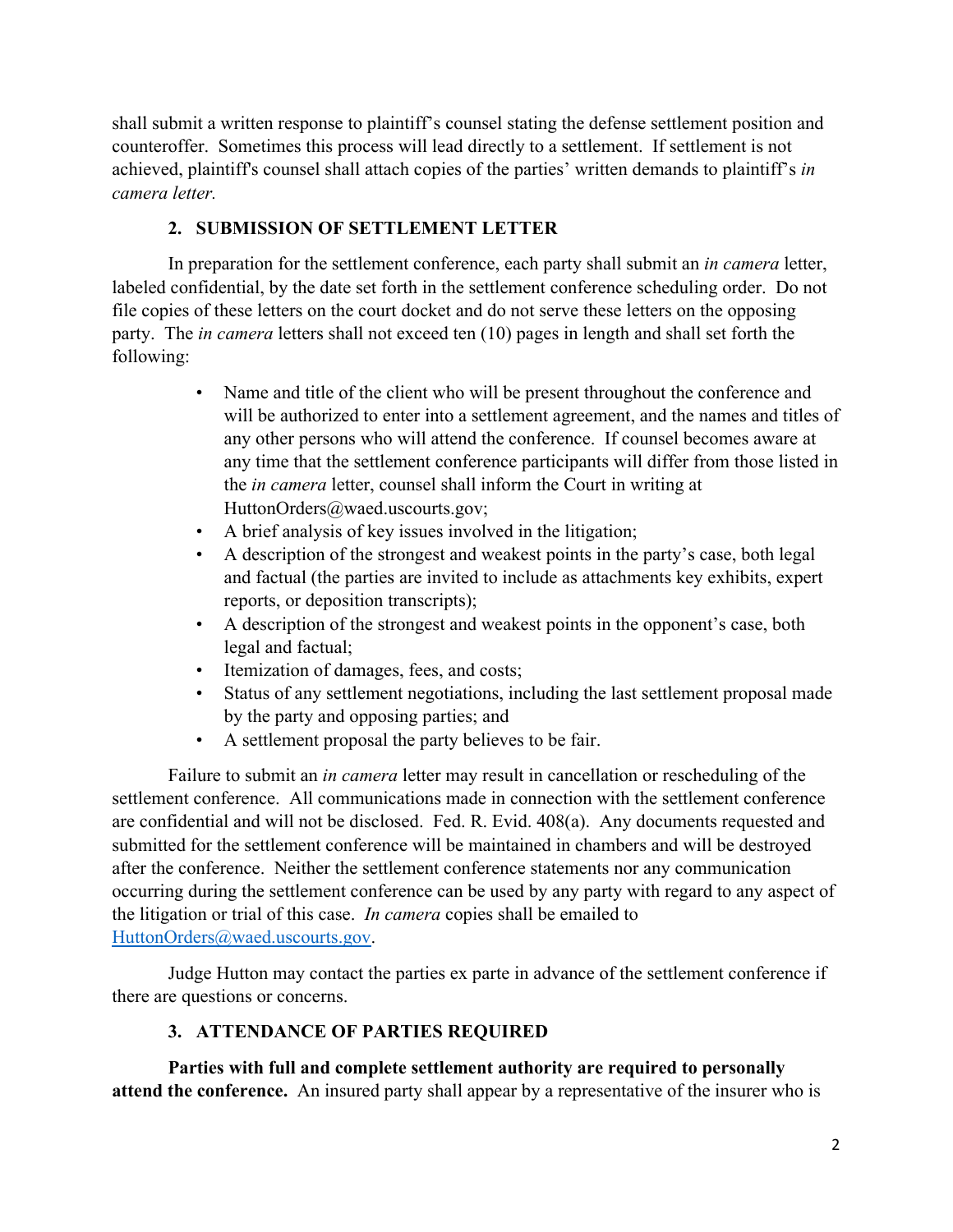authorized to negotiate, and who has *authority to settle the matter up to the limits of the opposing parties' existing settlement demand*. An uninsured corporate party shall appear by a representative authorized to negotiate, and who has *authority to settle the matter up to the amount of the opposing parties' existing settlement demand or offer*. Having a client with authority available by telephone is *not* an acceptable alternative, except under the most extenuating circumstances, which must be approved by Judge Hutton in advance of the settlement conference. It is impossible for a party who is not present to appreciate the process and the reasons which may justify a change in one's perspective towards settlement.

Settlement conferences are typically scheduled to last an entire day, unless otherwise set forth in the settlement conference scheduling order. Personal attendance is required for the entire duration of the settlement conference.

### **4. SETTLEMENT CONFERENCE FORMAT AND REQUIREMENTS FOR VIRTUAL PARTICIPANTS**

The Court will generally use a mediation format that consists of a joint session with an opening discussion by the Court, followed by private caucusing by the Court with each side. The Court expects both the lawyers and the party representatives to be fully to prepared to participate. The Court encourages all parties to keep an open mind in order to re-assess their previous positions and to consider creative means for resolving the dispute.

The parties may request an in-person or virtual settlement conference, or a hybrid of these formats. The format will be addressed at the scheduling conference. In selecting the format, the Court considers the needs of the participants and nature of the parties' dispute.

The following guidelines and rules apply to all virtual participants.

- Mediation access. Virtual participants are provided access information to the virtual mediation session in advance. Participants are prohibited from sharing this information with any non-participant.
- Secure connection: Participants need a strong and secure ethernet (preferable) or wifi connection to ensure proper functioning of the video feature. Each participant shall participate from a separate device, unless an alternative arrangement for joint participation is tested and approved in advance.
- Pre-mediation test. All virtual participants must participate in a pre-settlement conference test with the assigned law clerk. The test must be conducted using the same device and connection that will be used during the mediation. The law clerk will schedule the test.
- Prohibition on recording/relaying. No one may audio or video record any part of the settlement conference. No one may transmit, broadcast, or relay the settlement conference to third parties.
- Best practices. Log on to the scheduled settlement conference session at least 10 minutes in advance of the start time. When you are not speaking, please mute yourself to prevent any unnecessary echo. Please keep in mind that it takes a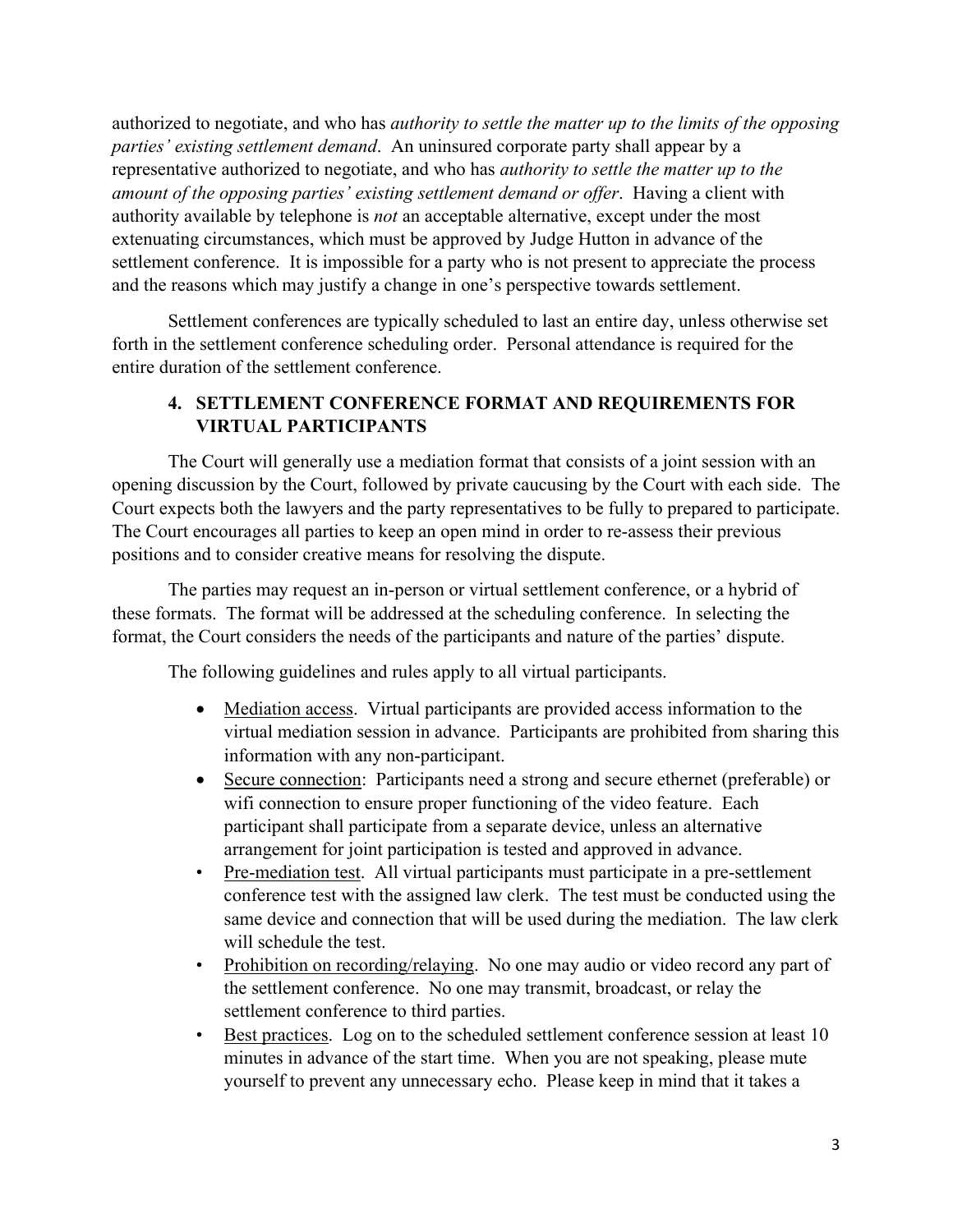moment for the mediator to join and to exit a meeting room so briefly pause so the mediator does not inadvertently hear any conversation intended to be private.

• Troubleshooting. You should take all reasonable measures to ensure you are not interrupted during the settlement conference. If you need assistance, you may contact chambers (509) 573-6670 or the Court's IT Help Desk at (509) 458-3421.

#### **5. STATEMENTS INADMISSIBLE**

The Court expects the parties to address each other with courtesy and respect. Parties are encouraged to be frank and open in their discussions. As a result, statements made by any party during the settlement conference are not to be used in discovery, are not to be used for any other litigation purpose, and will not be admissible at trial. Fed. R. Evid. 408(a).

#### **B. ISSUES TO BE DISCUSSED**

Parties should be prepared to discuss the following at the settlement conference:

- What are your goals in the litigation and what problems would you like to address in the settlement conference? What do you understand the opposing side's goals to be?
- What issues (in and outside of this lawsuit) need to be resolved? What are the strengths and weaknesses of your case?
- Do you understand the opposing side's view of the case? What is wrong with their perception? What is right with their perception?
- What are the points of agreement and disagreement, both factual and legal, between the parties?
- Does settlement or further litigation better enable you to accomplish your goals?
- Are there possibilities for a creative resolution of the dispute?
- Do you have adequate information to discuss settlement? If not, how will you obtain sufficient information to make a meaningful settlement discussion possible?
- Are there outstanding lien holders or third parties who should be invited to participate in the settlement conference?

## **C. INVOLVEMENT OF CLIENTS**

Parties, lead counsel, and local counsel are **ORDERED TO APPEAR** on the date and time set for the settlement conference. For many clients, this will be the first time they will participate in a court-supervised settlement conference. Therefore, prior to the settlement conference, counsel shall provide a copy of the Standing Order to the client and shall discuss the points contained herein with the client.